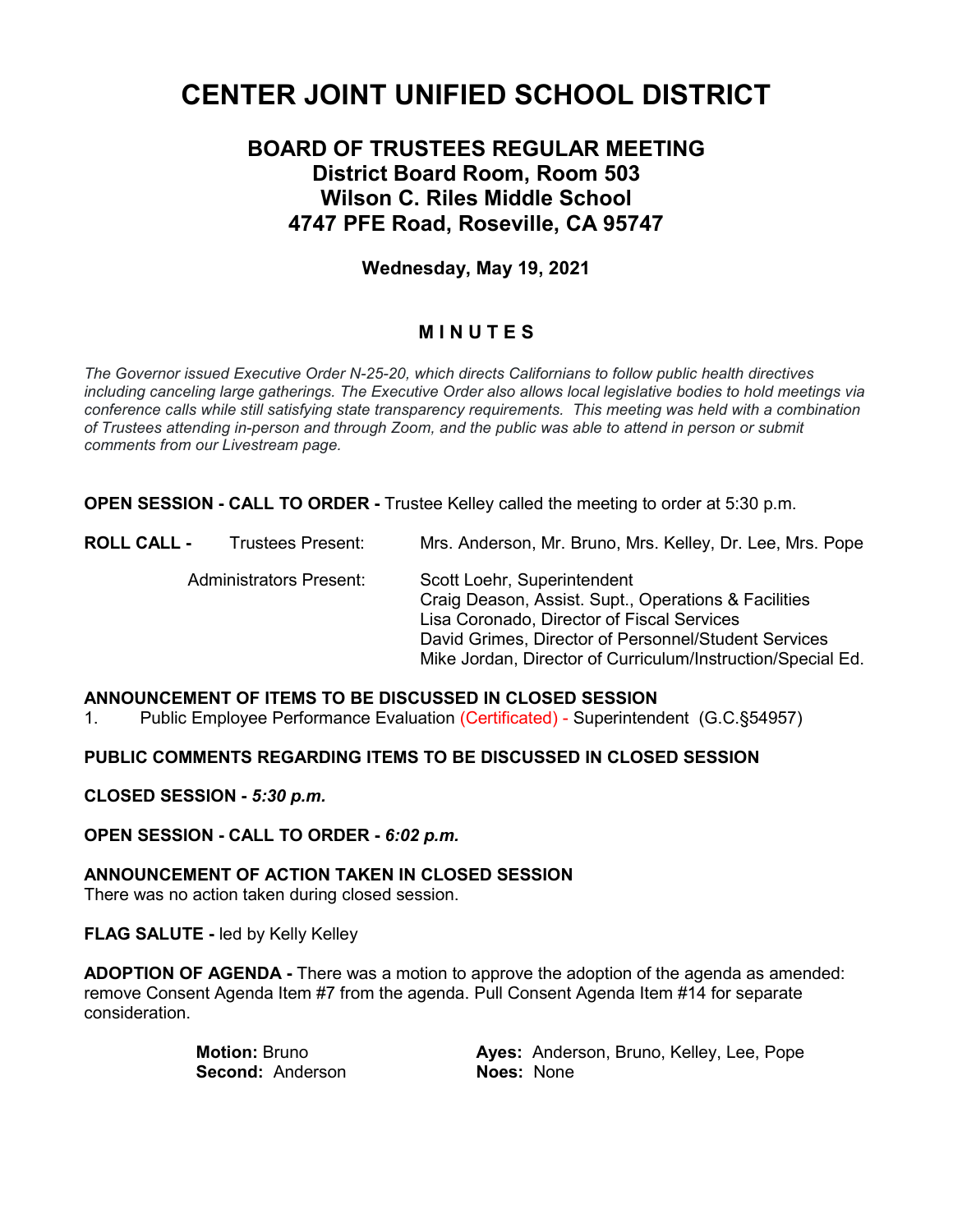#### **ORGANIZATION REPORTS**

1. CUTA - Venessa Mason, President, noted that there are six student contact days left in the school year; they are excited to end the school year. They are looking forward to what is coming up with summer sessions, with many teachers participating in June. She also noted that they are looking forward to what the new school year will bring. Mrs. Mason wished everyone a wonderful summer.

2. CSEA - Marie Huggins, President, noted that at this month's chapter meeting they will be honoring the classified employees of the year. They will each receive a \$25 gift card from the chapter. The Classified Employee of the Year for each site are:

 Bonnie Shiro – CHS Dennis Stephens - McClellan Ron Baioni - Riles Larissa Clement, Irene Deleon, Laura Kraft, Hilda Nevarez – Kitchen Staff at Dudley Tatyana Dorofeyev – North Country Nancy Popovich – Oak Hill Evelita Tongol - Spinelli Angela Espinoza and Nicholas Williams – DO complex They will be awarding 2 students with the Deborah Brown Memorial Scholarship, \$250 each: Vivian

Change and Kiyah Dorsey.

She noted that this week they voted on two MOUs. The MOU and salary schedule (Consent Agenda Item #6) did ratify, but the MOU for the reduction of hours for the Account Technician position (Consent Agenda Item #7) did not ratify. They asked that the Board not approve Consent Agenda Item #7 until they have a chance to go back to the negotiations table to see if another agreement can be reached.

### **COMMITTEE UPDATES**

**1. Facilities Update** - Craig Deason, Assistant Superintendent of Operations & Facilities, covered the following items:

#### Full Day Kindergarten Classroom Project – Oak Hill

- Kindergarten buildings match the rest of the campus quite nicely
- sidewalks have been poured
- ceiling tiles have been installed
- electrical low voltage was connected
- flooring is already going in
- awnings are up
- rolling white boards and TVs will be installed next week
- rod iron fencing is going up
- landscaping has started
- June 1<sup>st</sup> will be the first punch walk

#### Rex Fortune Property

- finalizing the construction documents; June  $1<sup>st</sup>$  those documents are going to DSA

-17 weeks after that (approximately the August board meeting) we will bring the amendment to the construction contract

#### CTE (Career Technical Education) Programs: Residential & Commercial Construction / Information **Technology**

- construction drawings are being finalized; those documents go to DSA on July 2
- construction starts December 2021
- there is an item on the agenda for the contract to go through the CEQA process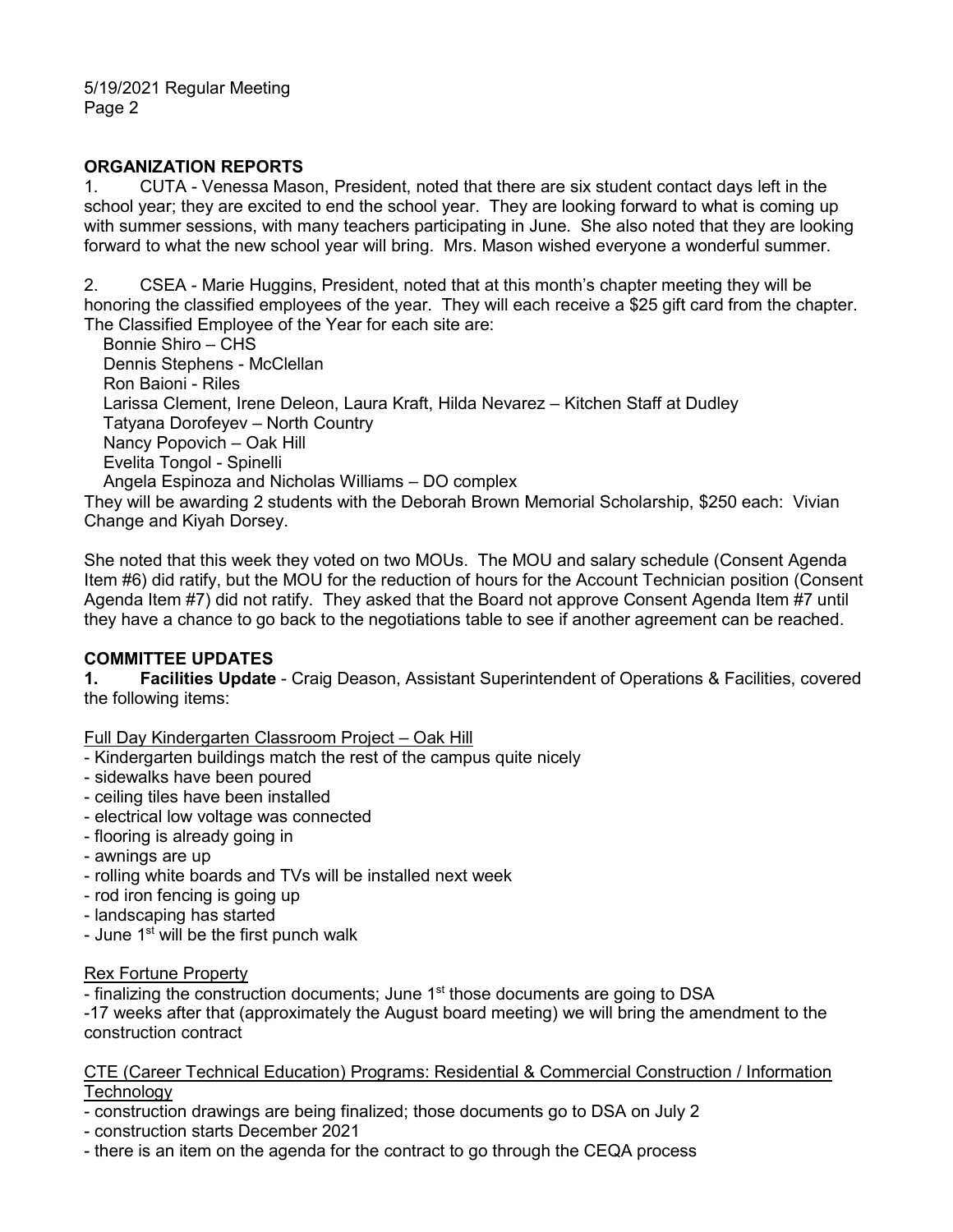5/19/2021 Regular Meeting Page 3

### **COMMITTEE UPDATES (continued)**

#### Other Stuff

- putting together a contract to do HVAC improvements

Trustee Pope asked what filters would be used in the new units. Mr. Deason noted that they will be at least Merv 13.

#### **REPORTS/PRESENTATIONS**

**1. Williams Complaint Process Quarter 3 Report** - Mike Jordan, Director of Curriculum, Instruction and Special Education, noted that there was nothing to report.

#### **COMMENTS FROM THE AUDIENCE REGARDING ITEMS NOT ON THE AGENDA -** None

#### **BOARD/SUPERINTENDENT REPORTS**

#### **Mrs. Pope**

- walked the Oak Hill campus with Mr. Deason, Mr. Loehr and Trustee Kelley. The Kindergarten building looks like they have been there forever, matching nicely.

- if approved tonight, we will be purchasing 21st Century furniture for the classroom.

- was unable to attend Top Ten and Purple Cord; congratulated all students that participated in those two events.

- thanked the Riles MS administration for addressing the food trash problem in the neighborhood.

#### **Dr. Lee**

- wished everyone a happy Asian American and Pacific Islander Heritage Month.

- noted that last month the Board authorized a condemnation against the national rise in AAPI racial violence, and sent out resources.

- asked our educators to share some of the ways that they are celebrating Asian American and Pacific Islander Heritage Month in their classrooms.

- wished everyone a job well done on their graduations.

- noted that during her May drop-in hours she had a great conversation with Suzanne from Moms Demand Action, who thanked the Board for approving the action to inform families and students about gun safety in the home.

- reminded everyone that her office hours are on the first Mondays on Zoom.

#### **Mrs. Anderson**

- is looking forward to the graduations.

- discussed a letter that was received after the meeting about her adjusting her mask; she noted her medical condition, as well as the safety measures that are in place in the Board room.

#### **Mrs. Kelley**

- had her first delegate conference for the California School Boards Association.

- attended Masters In Governance, training #4, and will be attending #5 soon.

- visited the Oak Hill Elementary site. The new classrooms look like they belong there; they look beautiful.

- welcomed the new hires, as well as congratulated the retirees and those with promotions.

- noted that she is excited to hear that we are fully staffed for summer.
- is looking forward to the promotions and graduations.
- attended Purple Cord; it was great.
- attended the Top Ten and it was a great event as well.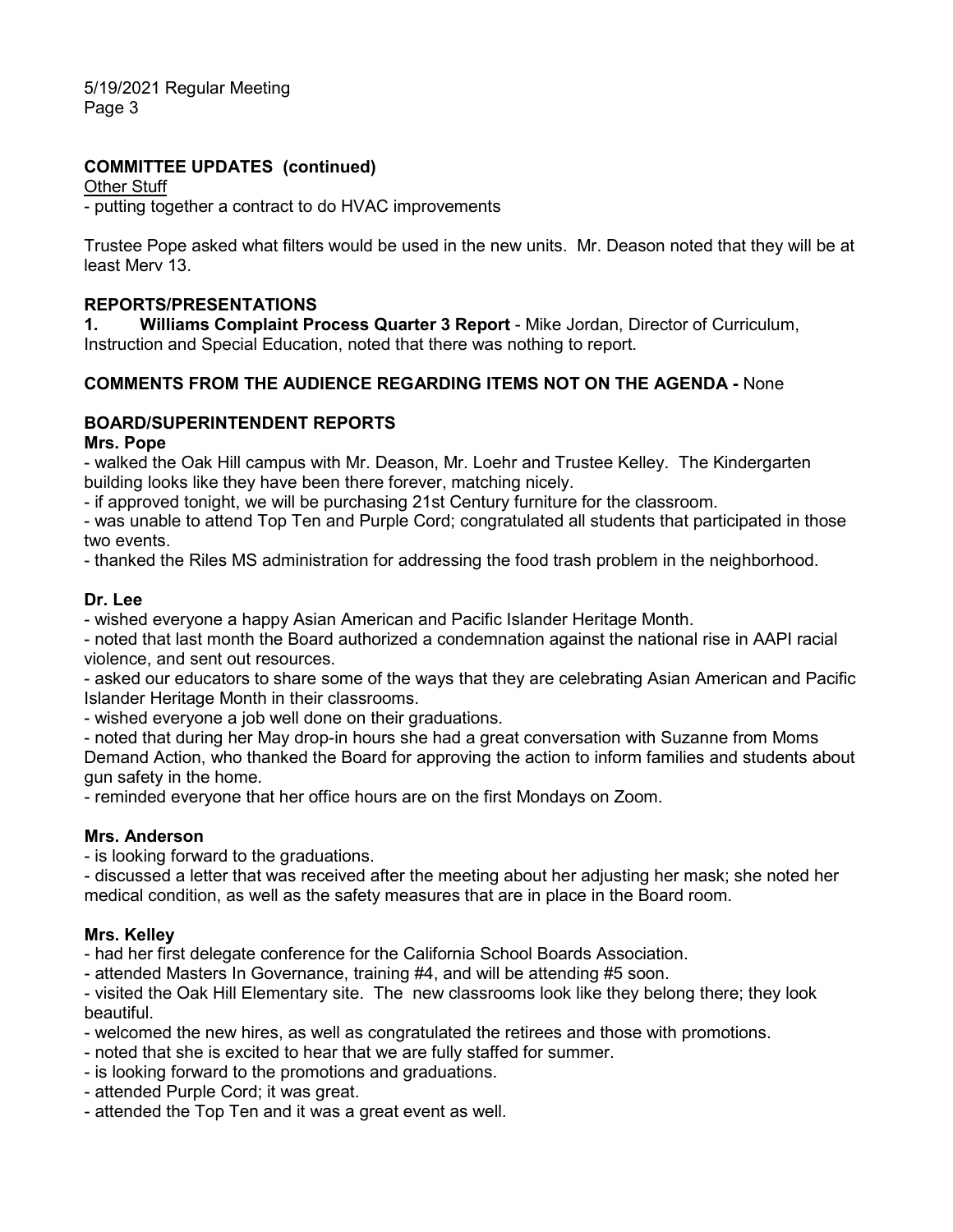# **BOARD/SUPERINTENDENT REPORTS (continued)**

### **Mr. Loehr**

- noted that as we wrap up this year, we look to the summer programs.
- gave kudos to Mr. Jordan and his team for getting the summer programs ready.
- congratulated the students that are promoting.
- noted that he is thankful of how remarkable our staff and board are.
- is looking forward to the Board Workshop on May  $29<sup>th</sup>$ .

# **Mr. Bruno**

- had the opportunity to attend the Top Ten event at Center High; it was impressive and the students are absolutely amazing.

- noted that last month we were hearing about all of the long hours that staff are putting in within the district; he noted that we are here to serve the public, but remember to take time to take care of yourself. He appreciates all of the work the staff does.

- noted that some of what happened at last month's meeting has been bothering him. We can't read into anything other than the data that is there. We can not jump to racial conclusions and stereotypes; we need to hold ourselves to a higher standard.

# **CONSENT AGENDA**

- 1. Approved Adoption of Minutes from April 21, 2021 Regular Meeting
- 2. Approved Adoption of Minutes from April 23, 2021 Special Meeting
- 3. Approved Change of June Board Meeting Dates
- 4. Approved Classified Personnel Transactions
- 5. Approved Certificated Personnel Transactions
- 6. Approved Job Description and Salary Range for New Position of "Fiscal Analyst"
- 7. *This item was removed from the agenda.*
- 8. Ratified 2020-21 Individual Service Agreements:
	- ISA #56 Meladee McCarty
- 9. Approved Professional Service Agreement: Document Tracking Services<br>10. Ratified 2020-2021 Service Agreement with Center for Hearing Health. for
- Ratified 2020-2021 Service Agreement with Center for Hearing Health, for Hearing Screenings
- 11. Ratified 2020/2021 Contract with Dr. Robert A. Hoffman O.C., MCT Vision Screening
- 12. Approved Out-of-State Travel to Attend Conference Ron Clark Academy, Atlanta, GA (North Country: J. Farrel, J. Larner, J. Catson, K. Brady-Kennedy, J. Smith, D. Shepard, K. Hanson, D. Roland, D. Drummond, T. Plummer, K. Tricomo, L. Day, and C. Jensen)
- 13. Approved 2021-2022 Designation of CIF Representative to League Center HS
- 14. *This item was pulled for separate consideration.*
- 15. Approved Amended and Restated Developer Agreement between JEN California 8, LLC and the Center Joint Unified School District
- 16. Approved Resolution #24/2020-21: Approving Contracts, Leases, Requisitions or Purchase Orders Procured Pursuant to Public Contract Codes (North Country Playground Equipment)
- 17. Approved Specified Play Equipment Co. North Country Play Equipment Project
- 18. Approved Resolution #23/2020-21: Approving Contracts, Leases, Requisitions or Purchase Orders Procured Pursuant to Public Contract Codes (furniture for Oak Hill Kindergarten classrooms)
- 19. Approved Professional Services Agreement with Rincon Consultants, Inc., for CEQA Compliance Services for the Center High School CTE Construction Projects
- 20. Approved Notice of Completion Saenz Landscape Construction Company Oak Hill Front **Landscape**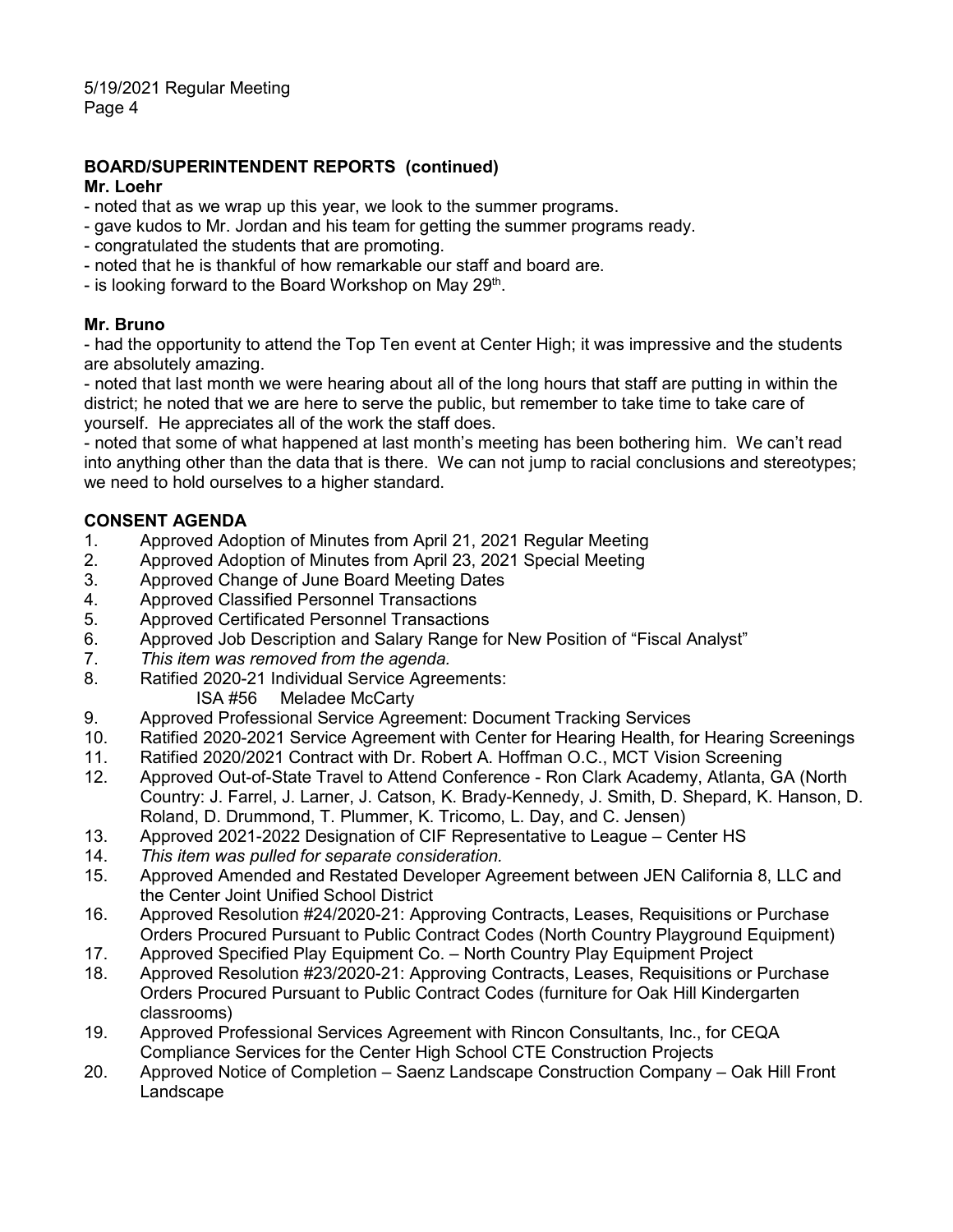4/21/2021 Regular Meeting Page 5

#### **CONSENT AGENDA (continued)**

- 21. Approved Disposal of Surplus Equipment: Kubota Tractor Model #3010 Kubota Bucket Model #L2205 Woods Backhoe Attachment Model #BH7500-1
- 22. Approved Payroll Orders: July 2020 April 2021
- 23. Approved Supplemental Agenda (Vendor Warrants): April 2021

| <b>Motion: Anderson</b> | Ayes: Anderson, Bruno, Kelley, Lee, Pope |
|-------------------------|------------------------------------------|
| <b>Second: Bruno</b>    | <b>Noes: None</b>                        |

#### **CONSENT AGENDA ITEMS PULLED FOR SEPARATE CONSIDERATION**

14. Approved Discarded Library Books

There was a motion to bring this item to the floor.

#### **Motion:** Pope **Second:** Anderson

Trustee Lee shared her questions and concerns. Mr. Loehr shared that the books are made available to students to take, put in little libraries in the neighborhoods, and even sold. Unless they are really damaged, we do not throw them away.

There was a motion to include that we are repurposing them.

**Second:** Anderson **Noes:** None

**Motion:** Pope **Ayes:** Anderson, Bruno, Kelley, Lee, Pope

# **BUSINESS ITEMS**

#### **A. APPROVED - Director of Facilities Job Description, Maintenance and Operations Supervisor Job Description, and District Organizational Chart**

Mr. Loehr thanked Trustee Lee for some updates to the language of the job descriptions. Mr. Loehr noted that with the building of new sites it will be important to separate the duties allowing a supervisor to oversee the day-to-day custodial, grounds and maintenance and a director focusing more on the construction projects. There was some discussion among the Board. There were no public comments.

| <b>Motion:</b> Anderson | Ayes: Anderson, Bruno, Kelley, Lee, Pope |
|-------------------------|------------------------------------------|
| <b>Second: Bruno</b>    | <b>Noes: None</b>                        |

#### **B. APPROVED - 2021-2022 School Year Bell Schedules**

There was a motion to bring this item to the floor.

 **Motion:** Bruno **Second:** Pope

Mr. Loehr noted that there is new regulation out there with school start times being changed with the start of the 2022/23 school year. The district is asking to change the start times with the upcoming 2021/22 school, rather than changing back to the past schedule for the upcoming year and then changing the schedule again for the 2022/23 school year. The Board, along with input from Cabinet,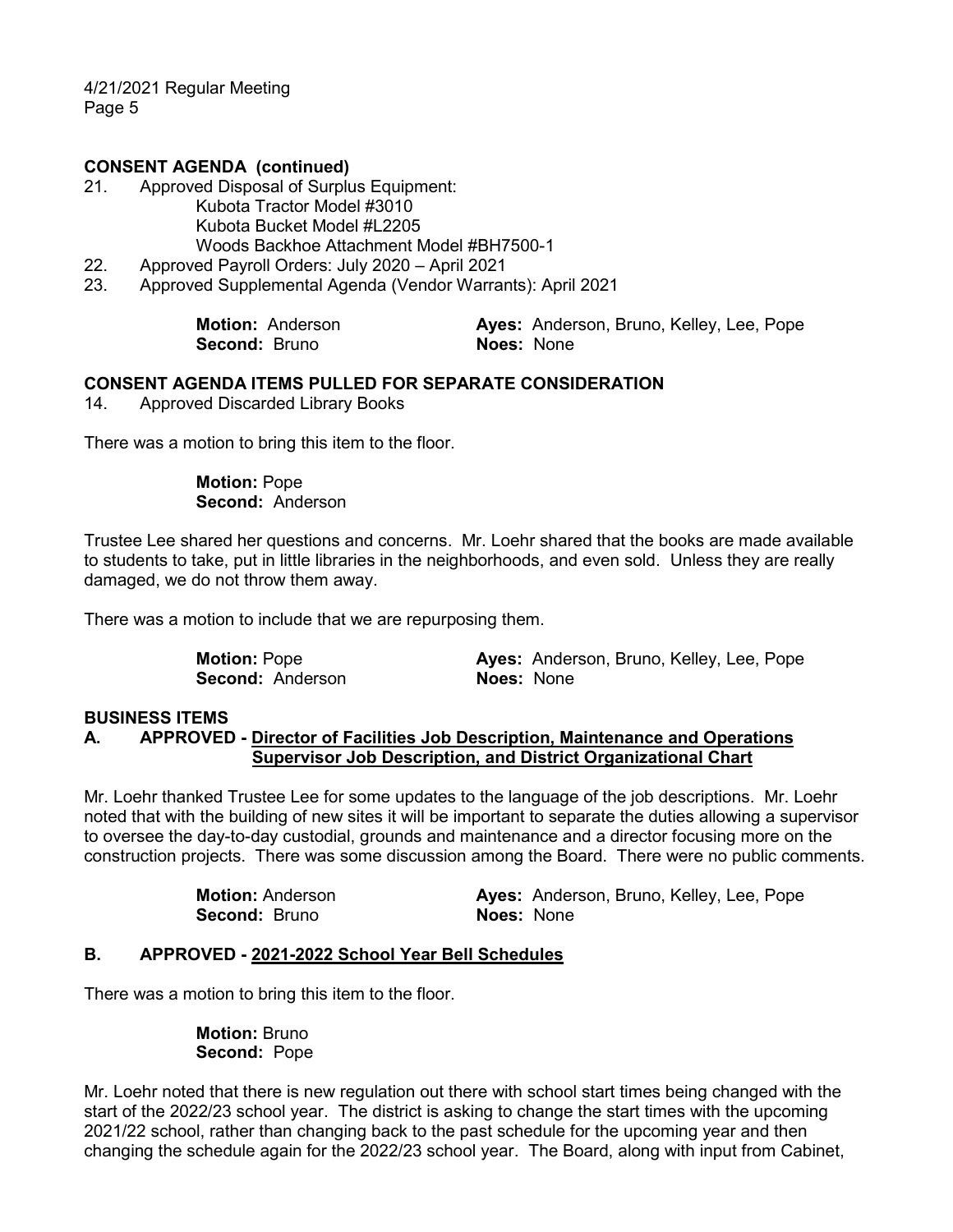5/19/2021 Regular Meeting Page 6

#### **BUSINESS ITEMS (continued)**

discussed the start times, union input, intradistrict transfers, transportation, high school and middle school sports, parents work schedules, and the shortage of bus drivers.

Carol Hunt read public comment on this item from:

Anonymous – noted that they have worked at North Country Elementary and have started after 9:00am so it is their turn to start earlier and why is it a concern now that the 2 schools that have had early start time have to change

Venessa Mason, CUTA President and teacher, spoke about what the bell schedule had been at the elementary sites and what difference in the proposed change is.

There was a motion to approve this and reconvene it next year.

| <b>Motion: Pope</b>     | Ayes: Anderson, Bruno, Kelley, Pope |
|-------------------------|-------------------------------------|
| <b>Second: Anderson</b> | <b>Noes: None</b>                   |
|                         | <b>Abstain: Lee</b>                 |

#### **C. APPROVED - Expanded Learning Opportunities Grant Plan**

Mr. Loehr noted that this is the state portion AB 86. This plan is not all inclusive; it includes \$2.6 million. He briefly shared the areas that the district is focusing on with this money. He complimented Mr. Jordan and his office on their work on this plan.

There was discussion from the Board regarding this item.

Carol Hunt read public comments on this item from:

Anonymous – asked why a temporary position is not being added to McClellan to help support learning loss there.

There was further Board discussion regarding McClellan and the preschool.

There was a motion to approve this item.

| <b>Motion: Bruno</b> | Ayes: Anderson, Bruno, Kelley, Lee, Pope |
|----------------------|------------------------------------------|
| <b>Second: Lee</b>   | <b>Noes: None</b>                        |

#### **ADVANCE PLANNING**

- *a. Future Meeting Dates:*
	- *i. Board Workshop: Saturday, May 29, 2021 @ 9:00 a.m. - Conference Room 5, 8408 Watt Avenue, Antelope, CA 95843 and/or Virtual*
	- *ii. Special Meeting: Wednesday, June 9, 2021 @ 6:00 p.m. - Riles Middle School – Room 503 (Board Room), 4747 PFE Road, Roseville, CA 95747 and/or Virtual*
	- *iii. Regular Meeting: Wednesday, June 16, 2021 @ 6:00 p.m. - Riles Middle School – Room 503 (Board Room), 4747 PFE Road, Roseville, CA 95747 and/or Virtual*
- *b. Suggested Agenda Items: August consider the naming the site west of Riles MS. June 16th agenda item for discussion about doing a comprehensive survey of students, families and staff.*